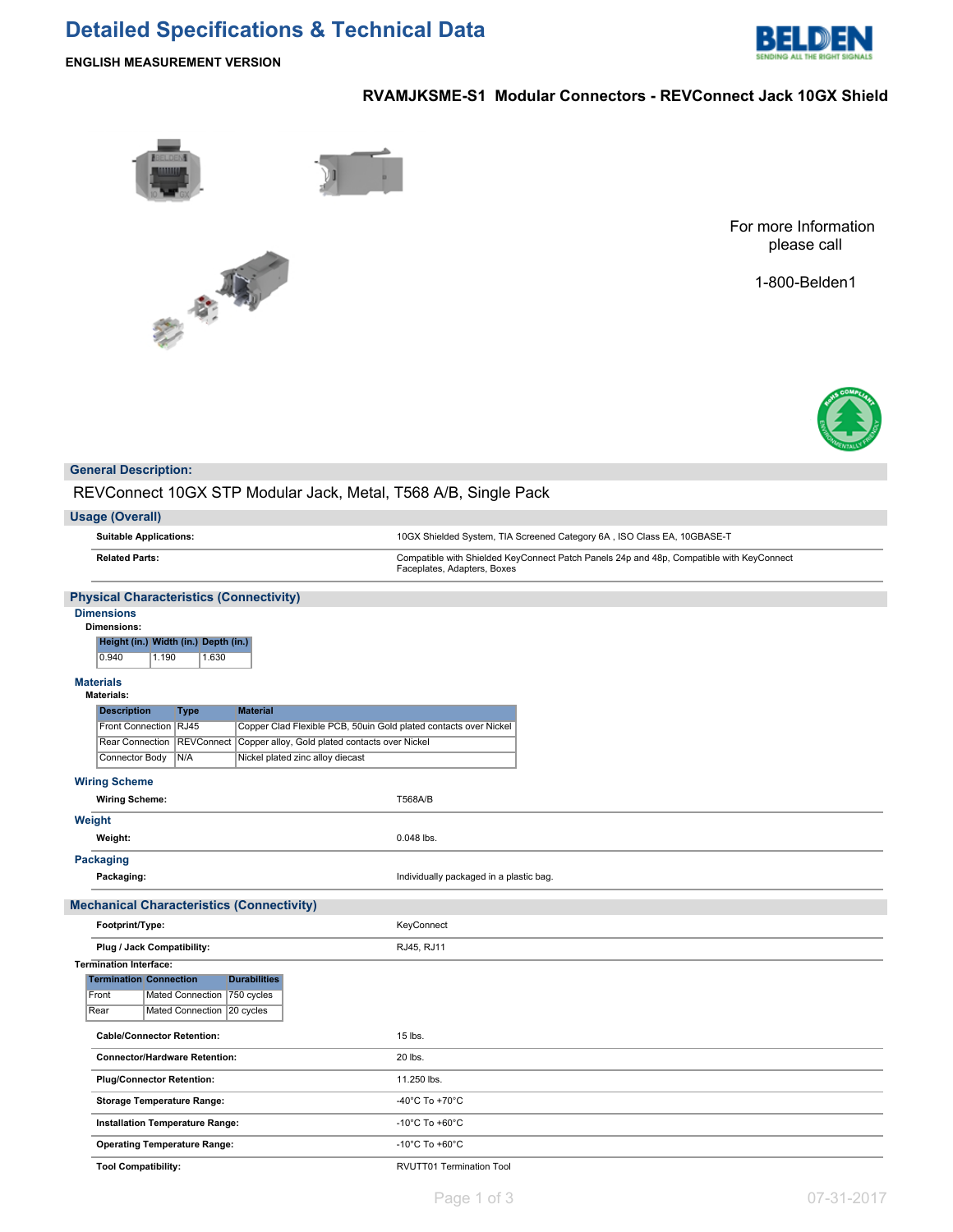# **Detailed Specifications & Technical Data**



## **ENGLISH MEASUREMENT VERSION**

## **RVAMJKSME-S1 Modular Connectors - REVConnect Jack 10GX Shield**

| <b>Applicable Specifications and Agency Compliance (Overall)</b> |                                                                                                                                                                           |  |  |  |  |
|------------------------------------------------------------------|---------------------------------------------------------------------------------------------------------------------------------------------------------------------------|--|--|--|--|
| <b>Applicable Standards &amp; Environmental Programs</b>         |                                                                                                                                                                           |  |  |  |  |
| <b>UL Rating:</b>                                                | $UL94V-0$                                                                                                                                                                 |  |  |  |  |
| <b>IEEE Specification:</b>                                       | Power Over Ethernet (PoE) IEEE 802.3at type 1 and 2 (up to 30W), IEEE802.3bt/D1.7 type 3 and 4 (up to<br>100W), CISCO UPOE (up to 60W), Power over HDBaseTTM (up to 100W) |  |  |  |  |
| EU Directive 2002/95/EC (RoHS):                                  | Yes                                                                                                                                                                       |  |  |  |  |
| EU RoHS Compliance Date (mm/dd/yyyy):                            | 07/01/2006                                                                                                                                                                |  |  |  |  |
| MII Order #39 (China RoHS):                                      | <b>EUP 50</b>                                                                                                                                                             |  |  |  |  |
| <b>Telecommunications Standards:</b>                             | Category 6A - TIA 568.C.2, Category 6A - ISO/IEC 11801:2002 Ed.2                                                                                                          |  |  |  |  |
| <b>Safety Listing:</b>                                           | c(UL)us Listed                                                                                                                                                            |  |  |  |  |
| <b>Other Specification:</b>                                      | UL 1863, IEC 60603-7, FCC part 68-F                                                                                                                                       |  |  |  |  |
| <b>Flame Test</b>                                                |                                                                                                                                                                           |  |  |  |  |
| <b>UL Flame Test:</b>                                            | UL2043 Air Handling Spaces                                                                                                                                                |  |  |  |  |
| <b>Suitability</b>                                               |                                                                                                                                                                           |  |  |  |  |
| Suitability - Indoor:                                            | Yes - Indoor                                                                                                                                                              |  |  |  |  |

### **Transmission Characteristics (Connectivity)**

#### **Mated Connection Table 1:**

| Frequency<br>(MHz) | Max.<br><b>Insertion Loss</b><br>TIA* (dB) | Max.<br><b>Insertion Loss NEXT</b><br>Belden** (dB) | Min.<br>$TIA*$ (dB) | Min.<br><b>NEXT</b><br>Belden** (dB) TIA* (dB) | Min.<br><b>FEXT</b> | Min.<br><b>FEXT</b><br>Belden** (dB) |
|--------------------|--------------------------------------------|-----------------------------------------------------|---------------------|------------------------------------------------|---------------------|--------------------------------------|
| 1.000              | 0.100                                      | 0.050                                               | 75,000              | 77.000                                         | 75,000              | 80,000                               |
| 4.000              | 0.100                                      | 0.050                                               | 75,000              | 77.000                                         | 71.100              | 75.100                               |
| 8.000              | 0.100                                      | 0.050                                               | 75.000              | 77.000                                         | 65.000              | 69.000                               |
| 10.000             | 0.100                                      | 0.050                                               | 74.000              | 76.000                                         | 63.100              | 67.100                               |
| 16.000             | 0.100                                      | 0.060                                               | 69.900              | 71.900                                         | 59.000              | 63.000                               |
| 20,000             | 0.100                                      | 0.070                                               | 68.000              | 70.000                                         | 57.100              | 61.100                               |
| 25.000             | 0.100                                      | 0.080                                               | 66.000              | 68.000                                         | 55.100              | 59.100                               |
| 31.250             | 0.110                                      | 0.090                                               | 64.100              | 66.100                                         | 53.200              | 57.200                               |
| 62.500             | 0.160                                      | 0.140                                               | 58.100              | 60.100                                         | 47.200              | 51.200                               |
| 100.000            | 0.200                                      | 0.180                                               | 54.000              | 56.000                                         | 43.100              | 47.100                               |
| 200.000            | 0.280                                      | 0.260                                               | 48.000              | 50.000                                         | 37.100              | 41.100                               |
| 250,000            | 0.320                                      | 0.300                                               | 46.000              | 47.900                                         | 35.100              | 39.100                               |
| 300.000            | 0.350                                      | 0.330                                               | 42.900              | 45.200                                         | 33.600              | 37.600                               |
| 400.000            | 0.400                                      | 0.380                                               | 37,900              | 40.800                                         | 31.100              | 35.100                               |
| 500.000            | 0.450                                      | 0.430                                               | 34.000              | 37.400                                         | 29.100              | 33.100                               |
| 625.000            |                                            | 0.480                                               |                     | 34.000                                         |                     | 31.200                               |

**Mated Connection Table - Footnote:** \* TIA/EIA-568-C.2 Category 6A Standard. \*\* Worst-case performance for a 10GX mated connection using 10GX modular plugs. Compliant with TIA/EIA-568-C.2 Category 6A Standard and ISO/IEC 11801:2002 Amendement 2.

### **Mated Connection Table 2:**

| Frequency<br>(MHz) | Min.<br><b>Return Loss</b><br>TIA* (dB) | Min.<br><b>Return Loss</b><br>Belden** (dB) TIA* (dB) | Min.<br><b>PSANEXT</b> | Min.<br><b>PSANEXT</b><br>Belden** (dB) | Min.<br><b>PSAACRF</b><br>$TIA*$ (dB) | Min.<br><b>PSAACRF</b><br>Belden** (dB) | Min.<br><b>Balanced TCL</b><br>$TIA*$ (dB)           | Min.<br><b>Balanced TCL</b><br>Belden** (dB) |
|--------------------|-----------------------------------------|-------------------------------------------------------|------------------------|-----------------------------------------|---------------------------------------|-----------------------------------------|------------------------------------------------------|----------------------------------------------|
| 1.000              | 30.000                                  | 34.100                                                | 70.500                 | 75.000                                  | 67.000                                | 75.000                                  | 40.000                                               | 45.000                                       |
| 4.000              | 30.000                                  | 34.100                                                | 70.500                 | 75,000                                  | 67.000                                | 75.000                                  | 40.000                                               | 45.000                                       |
| 8.000              | 30.000                                  | 34.100                                                | 70.500                 | 75.000                                  | 67.000                                | 75.000                                  | 40.000                                               | 45.000                                       |
| 10.000             | 30.000                                  | 34.100                                                | 70.500                 | 75.000                                  | 67.000                                | 75.000                                  | 40.000                                               | 45.000                                       |
| 16.000             | 30.000                                  | 34.100                                                | 70.500                 | 75,000                                  | 67.000                                | 75.000                                  | 40.000                                               | 45.000                                       |
| 20.000             | 30.000                                  | 34.100                                                | 70.500                 | 75.000                                  | 67.000                                | 75.000                                  | 40.000                                               | 45.000                                       |
| 25.000             | 30.000                                  | 34.100                                                | 70.500                 | 75.000                                  | 67.000                                | 75.000                                  | 40.000                                               | 45.000                                       |
| 31.250             | 30.000                                  | 34.100                                                | 70.500                 | 75,000                                  | 67.000                                | 75.000                                  | 38.100                                               | 45.000                                       |
| 62.500             | 30.000                                  | 34.100                                                | 70.500                 | 75.000                                  | 67.000                                | 75.000                                  | 32.100                                               | 39.100                                       |
| 100.000            | 28.000                                  | 30.000                                                | 70.500                 | 75.000                                  | 67.000                                | 75.000                                  | 28.000                                               | 35.000                                       |
| 200.000            | 22.000                                  | 24.000                                                | 64.500                 | 75,000                                  | 61.000                                | 75.000                                  | 22.000                                               | 29.000                                       |
| 250,000            | 20.000                                  | 22.000                                                | 62.500                 | 75.000                                  | 59.000                                | 75.000                                  | 20.000                                               | 27.000                                       |
| 300.000            | 18.500                                  | 19.500                                                | 61.000                 | 75.000                                  | 57.500                                | 75.000                                  | 18.500                                               | 25.500                                       |
| 400.000            | 16.000                                  | 17.000                                                | 58.500                 | 75,000                                  | 55.000                                | 75.000                                  | 16.000                                               | 23.000                                       |
| 500.000            | 14.000                                  | 15.000                                                | 56.500                 | 75.000                                  | 53.000                                | 73.000                                  | 14.000                                               | 21.000                                       |
| 625.000            |                                         | 13.000                                                |                        | 75.000                                  |                                       | 70.000                                  |                                                      | 19.100                                       |
|                    | <b>Dielectric Strength:</b>             |                                                       |                        |                                         |                                       |                                         | 1,000 V RMS @ 60 Hz for 1 minute (Signals to Ground) |                                              |

**Current Rating:** 1.300 A

**Insulation Resistance:** 500 M-Ohm Minimum